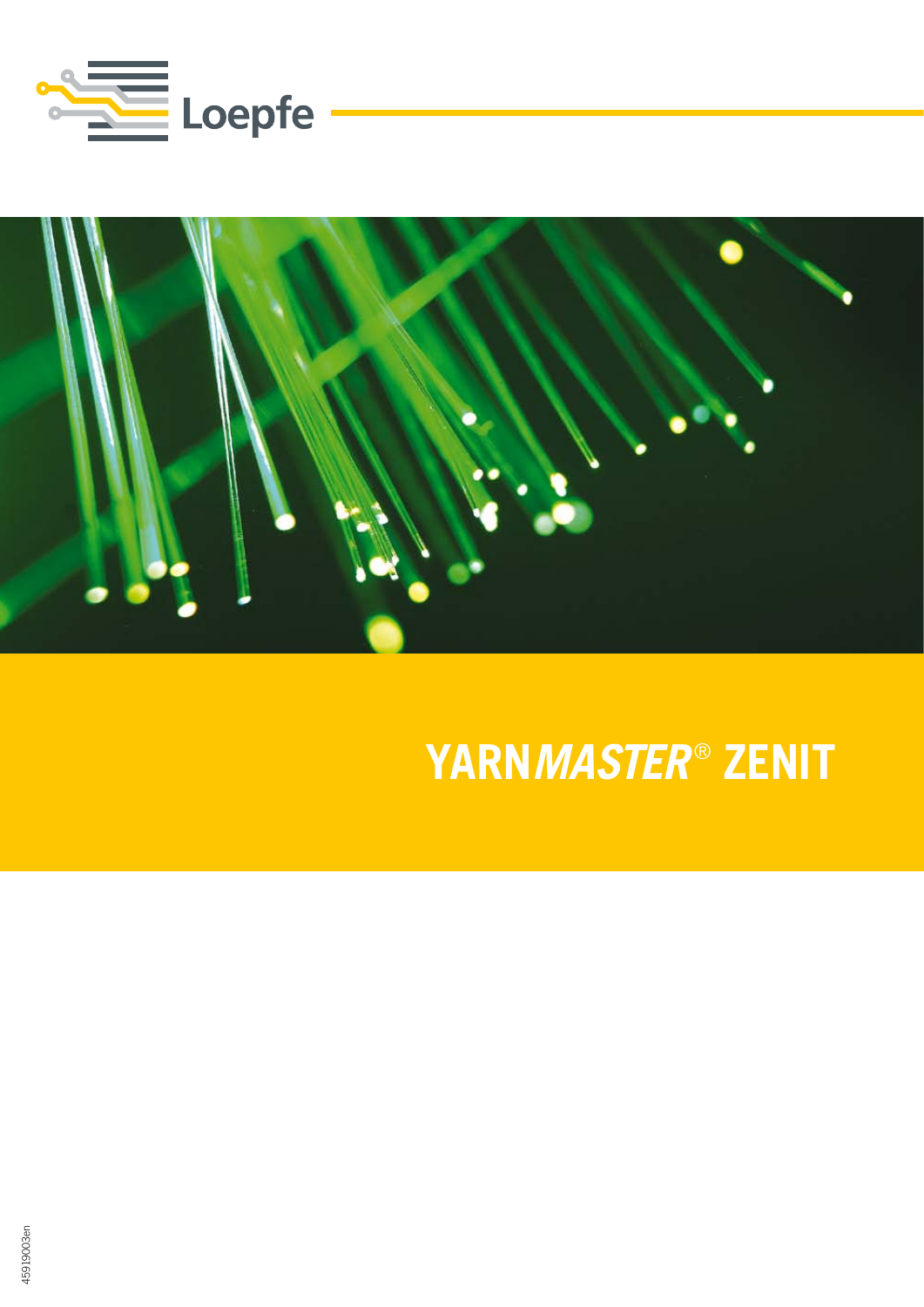



## **Built to see more**

### **YARN***MASTER* **® ZENIT**

With the new YarnMaster Zenit generation LOEPFE succeeded in raising the reliable technology of optical yarn clearers to a new level. It is intended for customers with the highest demands on yarn clearing and yarn quality who want to be ensured of safety and reliability, even under the most problematic ambient conditions.

*The yarn fault is illuminated from all sides in the optical mirror field. Special precautions ensure reliable measuring results, irrespective of position and color of the yarn fault, of the influence of stray light, ageing and dust.*



#### **The decisive factors are:**

#### ➜**Measuring principle**

 LOEPFEs yarn clearers always used optical technology.

- Independent of the material
- Measuring results are not affected by ambient conditions
- Always constant conditions

#### ➜**Flexibility**

 The best yarn clearer for all applications!

- For all staple fiber yarns and materials
- A sensing head covering the following yarn count ranges: TK YM ZENIT Ne 2.4 – 320
	- TK YM ZENIT F(P) Ne 4.1 320
- For all splicer types
- Maximum investment security
- High economic efficiency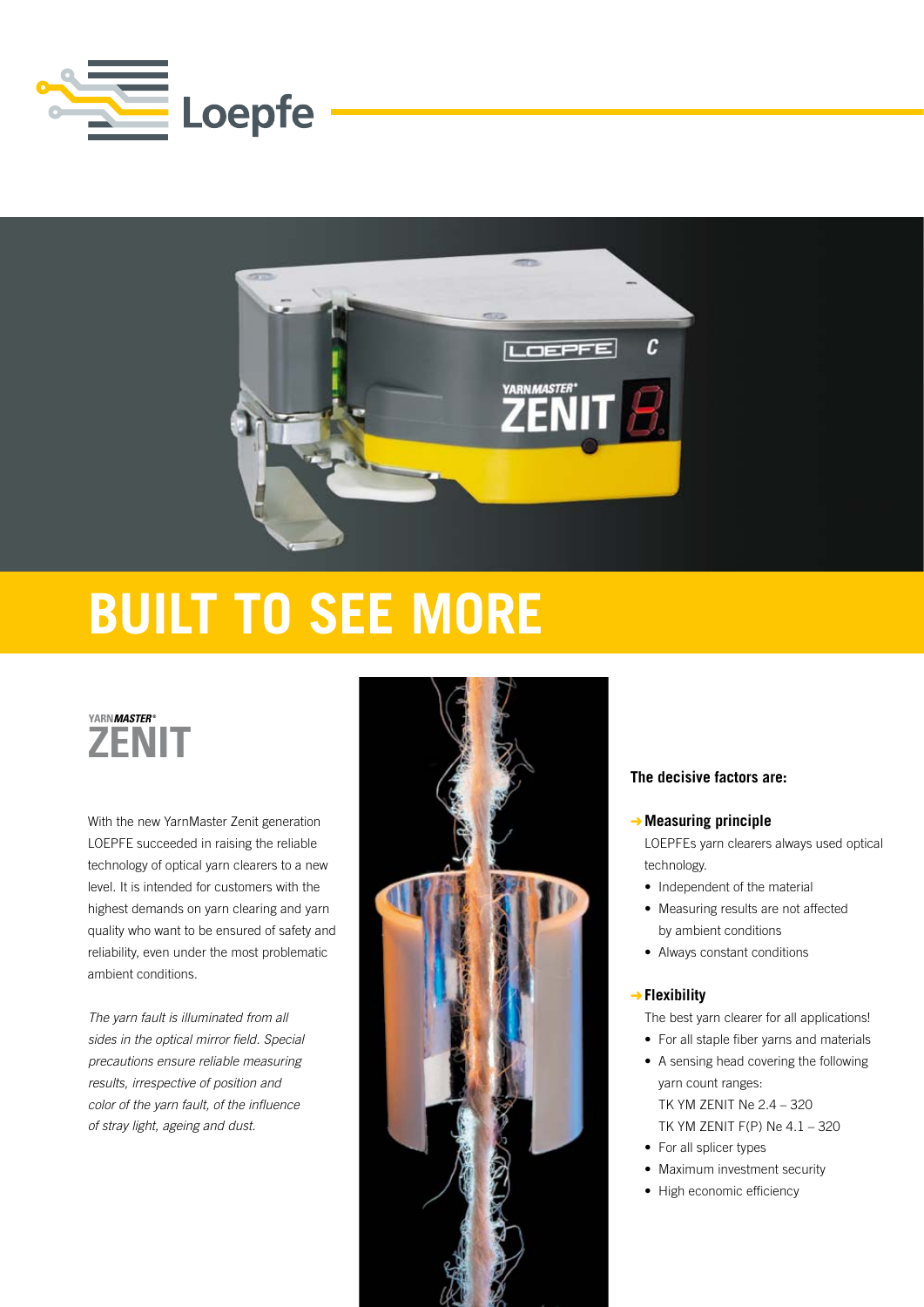

# **Pioneer in foreign matter and polypropylene detection**



#### **LOEPFE is pioneer in foreign matter detection since 1991.**

The redesigned YarnMaster Zenit F sensor technology ensures a unprecedented foreign matter clearing precision.

The yarn body is illuminated sequentially from several angles in order to fully evaluate the faults. Signals resulting from reflection and transmission are computed so that yarn diameter differences are compensated and foreign matters made visible.

LOEPFE successfully implements the wide know-how for all sorts of applications. Disturbing foreign matters are reliably detected and cleared in raw-white, dyed as well as mélange staple yarns.

#### **F Cluster**

By using an additional clearer setting, off-standard bobbins are reliably detected with regard to soiling (e.g.: oil spots) and eliminated from production.



**"Seeing more is decisive"**

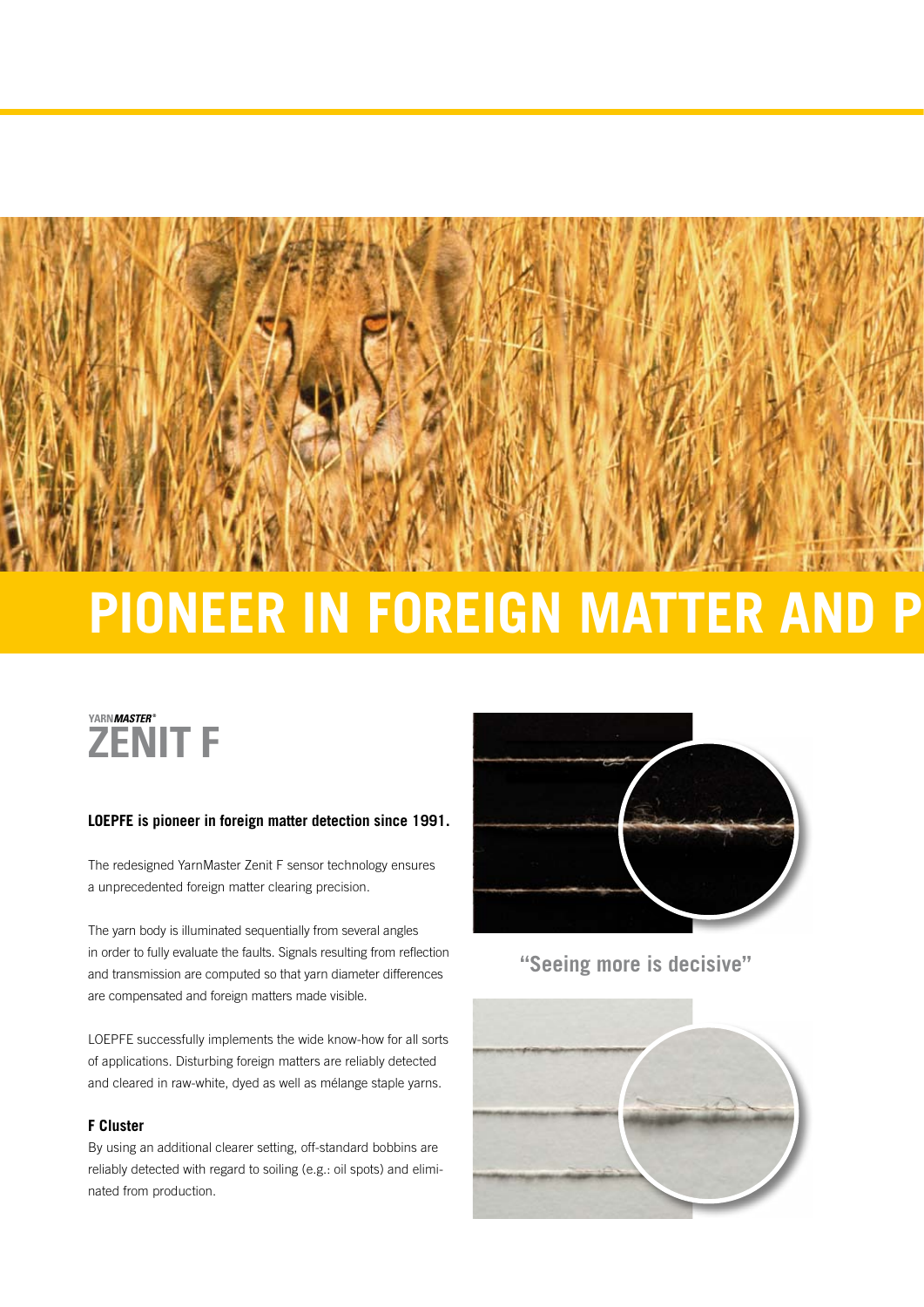

# **Pioneer in foreign matter and polypropylene detection**



**Consistently further developed and optimized, the P2 sensor sets new standards.**

Fine foreign matter is very difficult to see with the naked eye. However, with the LOEPFE P-sensor, it can be detected easily as proven already in various practical applications.





#### *In combed cotton Ne 40*



*In combed cotton Ne 155*

#### **Benefits to the User**

- $\rightarrow$  The industrially reliable clearing of synthetic foreign matter provides a decisive competitive advantage.
- **→** Hooking during sectional and beam warping as well as yarn breaks in production are effectively reduced. This increases productivity and quality at the same time.
- $\rightarrow$  Very expensive faults in the dyed and finished end product are reduced. The result: Less complaints along with better margins.



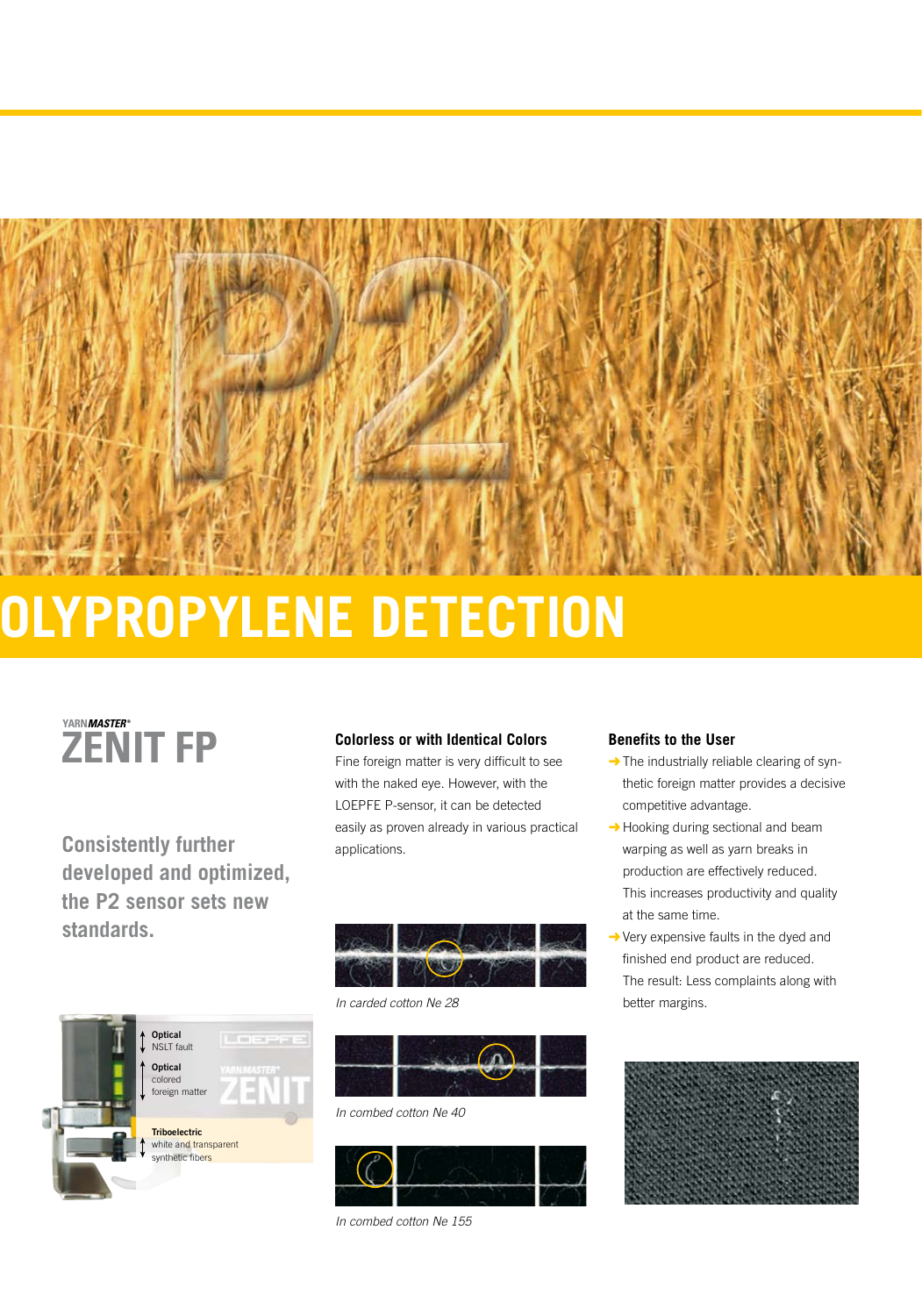

#### ➜ **Channel Clearing**

- • Opto-electronic precision
- Easy to operate
- Yarn clearing with clearer channels:

#### **Neps 1**

- **Short**  2
- **Long** 3
- **Thin** 4
- **Splice**  5
- 6
- **Yarn count**
- **Short count**  7

#### ➜ **Cluster Channel Clearing**

Additional clearing curves ensure the reliable detection of:

#### **Periodic clusters** 8

**Non periodic clusters 9** 

#### ➜**Class Clearing**

 In addition, 128 optionally selectable classes are available. In combination with channel clearing, the desired quality is achieved with the highest possible machine usage. Even effects, for example "defined flames", can be classified as non-disturbing (clearing window).

#### ➜ **Classification of Yarn Faults**

All cleared and remaining yarn faults are classified according to internationally applicable standards. The reference lengths (for example per 100 000 m) can be freely selected. Classification is performed relative to groups and also to spindles.





### **LabPack is an extra option for YarnMaster Zenit:**

#### **Online Evaluation of Quality Data**

In addition to diameter-related imperfections such as

- Neps  $+ 200\%$ ,
- $\bullet$  Thick + 50%,
- $\bullet$  Thin 50%

the surface indices specially developed by LOEPFE

- • SFI
- • SFI/D
- $\bullet$  VCV

are also monitored online 24 h/day.

### **LOEPFE – SFI/D– Off-Standard Bobbin Detection**

Adapted to the situation in winding, it is possible to detect off-standard bobbins simply and reliably with only one setting with respect to the most important quality parameters



#### 11 **Neppiness**

12 **Irregularity CV,**

**Diameter variations VCV variably adjustable observation length**

13 **Imperfections IPI**





and take them out of production.